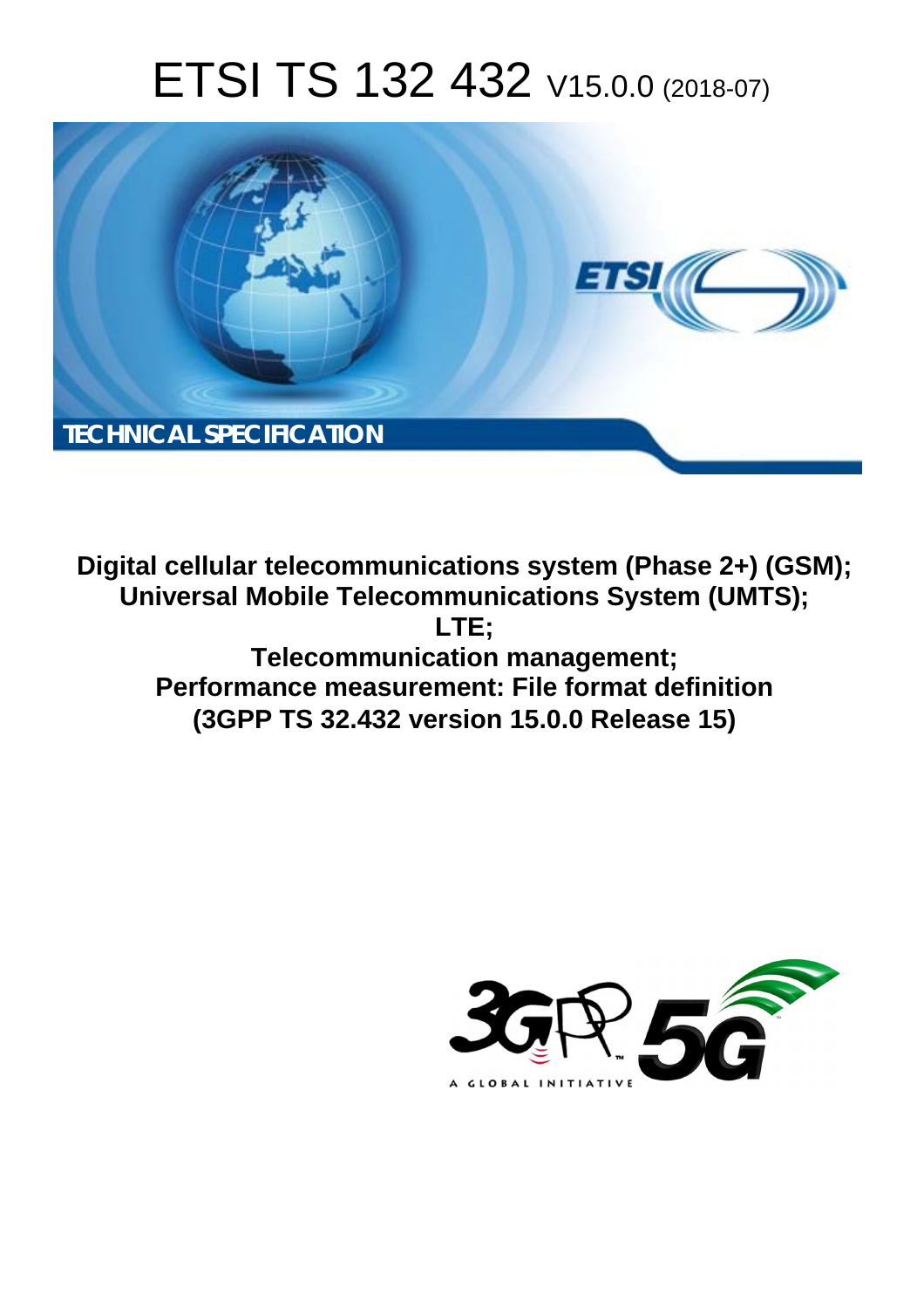Reference RTS/TSGS-0532432vf00

Keywords

GSM,LTE,UMTS

#### *ETSI*

#### 650 Route des Lucioles F-06921 Sophia Antipolis Cedex - FRANCE

Tel.: +33 4 92 94 42 00 Fax: +33 4 93 65 47 16

Siret N° 348 623 562 00017 - NAF 742 C Association à but non lucratif enregistrée à la Sous-Préfecture de Grasse (06) N° 7803/88

#### *Important notice*

The present document can be downloaded from: <http://www.etsi.org/standards-search>

The present document may be made available in electronic versions and/or in print. The content of any electronic and/or print versions of the present document shall not be modified without the prior written authorization of ETSI. In case of any existing or perceived difference in contents between such versions and/or in print, the only prevailing document is the print of the Portable Document Format (PDF) version kept on a specific network drive within ETSI Secretariat.

Users of the present document should be aware that the document may be subject to revision or change of status. Information on the current status of this and other ETSI documents is available at <https://portal.etsi.org/TB/ETSIDeliverableStatus.aspx>

If you find errors in the present document, please send your comment to one of the following services: <https://portal.etsi.org/People/CommiteeSupportStaff.aspx>

#### *Copyright Notification*

No part may be reproduced or utilized in any form or by any means, electronic or mechanical, including photocopying and microfilm except as authorized by written permission of ETSI. The content of the PDF version shall not be modified without the written authorization of ETSI. The copyright and the foregoing restriction extend to reproduction in all media.

> © ETSI 2018. All rights reserved.

**DECT**TM, **PLUGTESTS**TM, **UMTS**TM and the ETSI logo are trademarks of ETSI registered for the benefit of its Members. **3GPP**TM and **LTE**TM are trademarks of ETSI registered for the benefit of its Members and of the 3GPP Organizational Partners. **oneM2M** logo is protected for the benefit of its Members.

**GSM**® and the GSM logo are trademarks registered and owned by the GSM Association.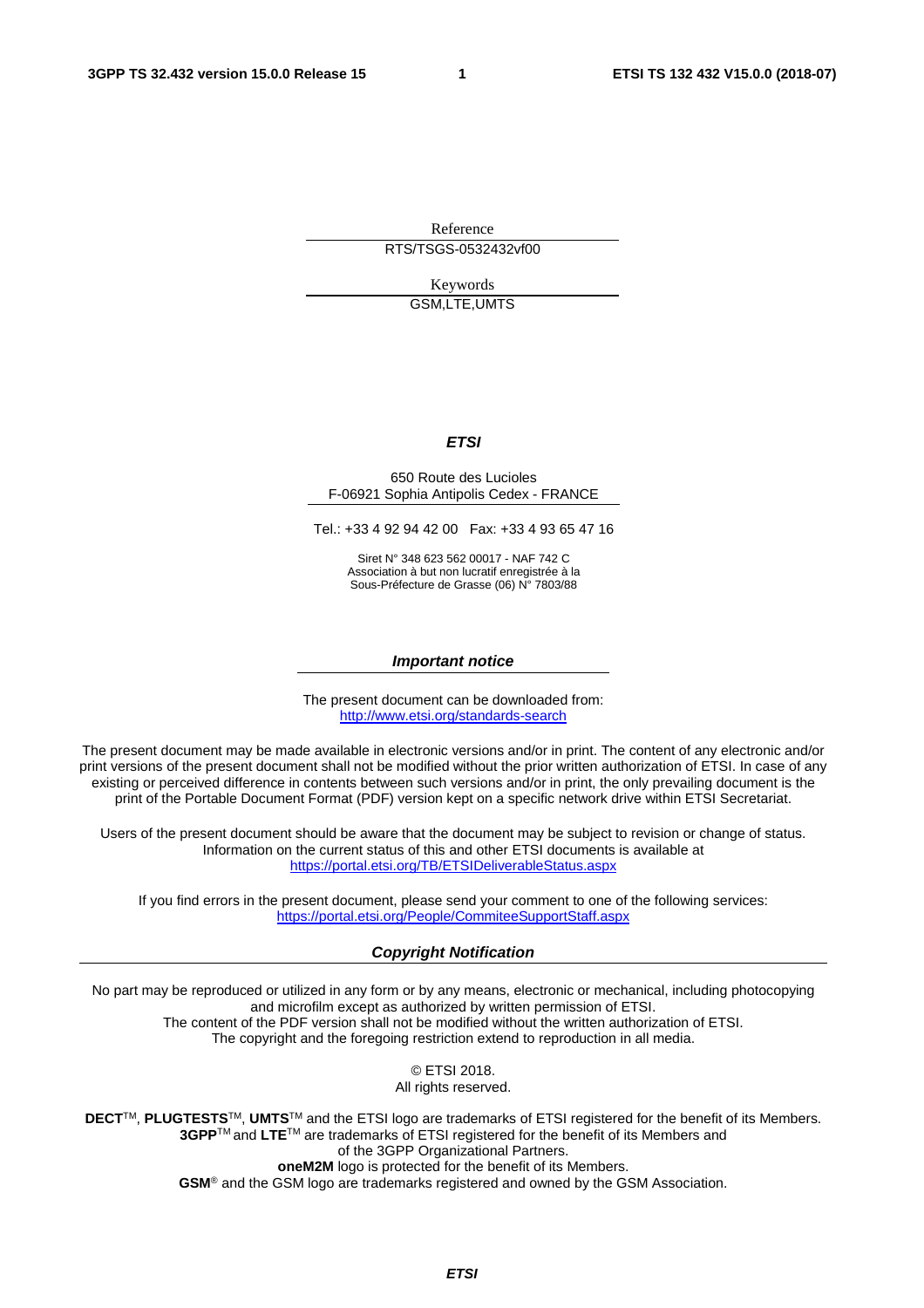### Intellectual Property Rights

#### Essential patents

IPRs essential or potentially essential to normative deliverables may have been declared to ETSI. The information pertaining to these essential IPRs, if any, is publicly available for **ETSI members and non-members**, and can be found in ETSI SR 000 314: *"Intellectual Property Rights (IPRs); Essential, or potentially Essential, IPRs notified to ETSI in respect of ETSI standards"*, which is available from the ETSI Secretariat. Latest updates are available on the ETSI Web server ([https://ipr.etsi.org/\)](https://ipr.etsi.org/).

Pursuant to the ETSI IPR Policy, no investigation, including IPR searches, has been carried out by ETSI. No guarantee can be given as to the existence of other IPRs not referenced in ETSI SR 000 314 (or the updates on the ETSI Web server) which are, or may be, or may become, essential to the present document.

#### **Trademarks**

The present document may include trademarks and/or tradenames which are asserted and/or registered by their owners. ETSI claims no ownership of these except for any which are indicated as being the property of ETSI, and conveys no right to use or reproduce any trademark and/or tradename. Mention of those trademarks in the present document does not constitute an endorsement by ETSI of products, services or organizations associated with those trademarks.

### Foreword

This Technical Specification (TS) has been produced by ETSI 3rd Generation Partnership Project (3GPP).

The present document may refer to technical specifications or reports using their 3GPP identities, UMTS identities or GSM identities. These should be interpreted as being references to the corresponding ETSI deliverables.

The cross reference between GSM, UMTS, 3GPP and ETSI identities can be found under [http://webapp.etsi.org/key/queryform.asp.](http://webapp.etsi.org/key/queryform.asp)

## Modal verbs terminology

In the present document "**shall**", "**shall not**", "**should**", "**should not**", "**may**", "**need not**", "**will**", "**will not**", "**can**" and "**cannot**" are to be interpreted as described in clause 3.2 of the [ETSI Drafting Rules](https://portal.etsi.org/Services/editHelp!/Howtostart/ETSIDraftingRules.aspx) (Verbal forms for the expression of provisions).

"**must**" and "**must not**" are **NOT** allowed in ETSI deliverables except when used in direct citation.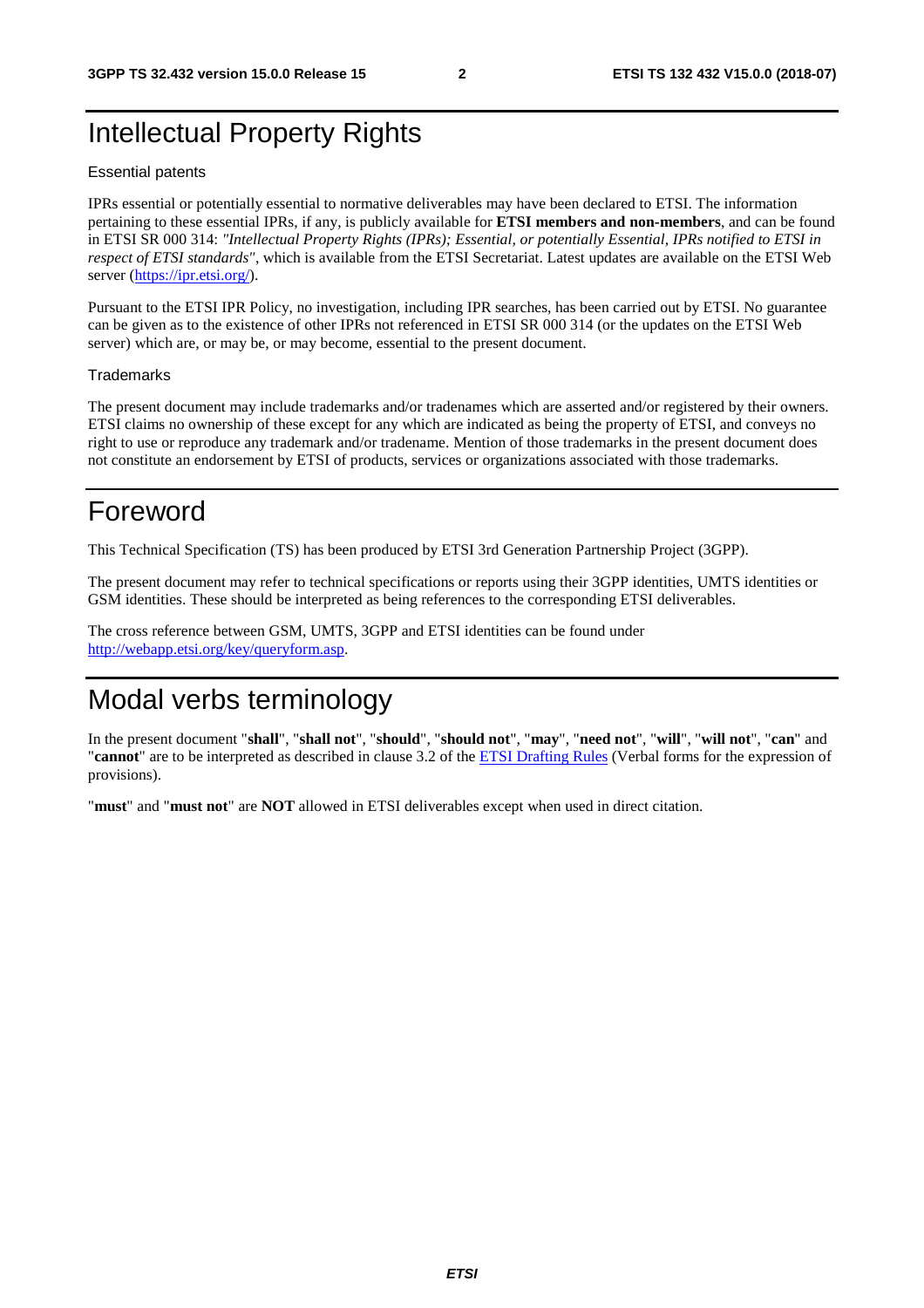## Contents

| 1                                                       |                               |  |
|---------------------------------------------------------|-------------------------------|--|
| 2                                                       |                               |  |
| 3<br>3.1<br>3.2                                         |                               |  |
| $\overline{4}$<br>4.1                                   |                               |  |
| 5<br>5.1<br>5.1.1<br>5.1.1.1<br>5.1.1.2<br>5.1.2<br>5.2 |                               |  |
|                                                         | <b>Annex A (informative):</b> |  |
| A.1                                                     |                               |  |
|                                                         | <b>Annex B</b> (informative): |  |
|                                                         |                               |  |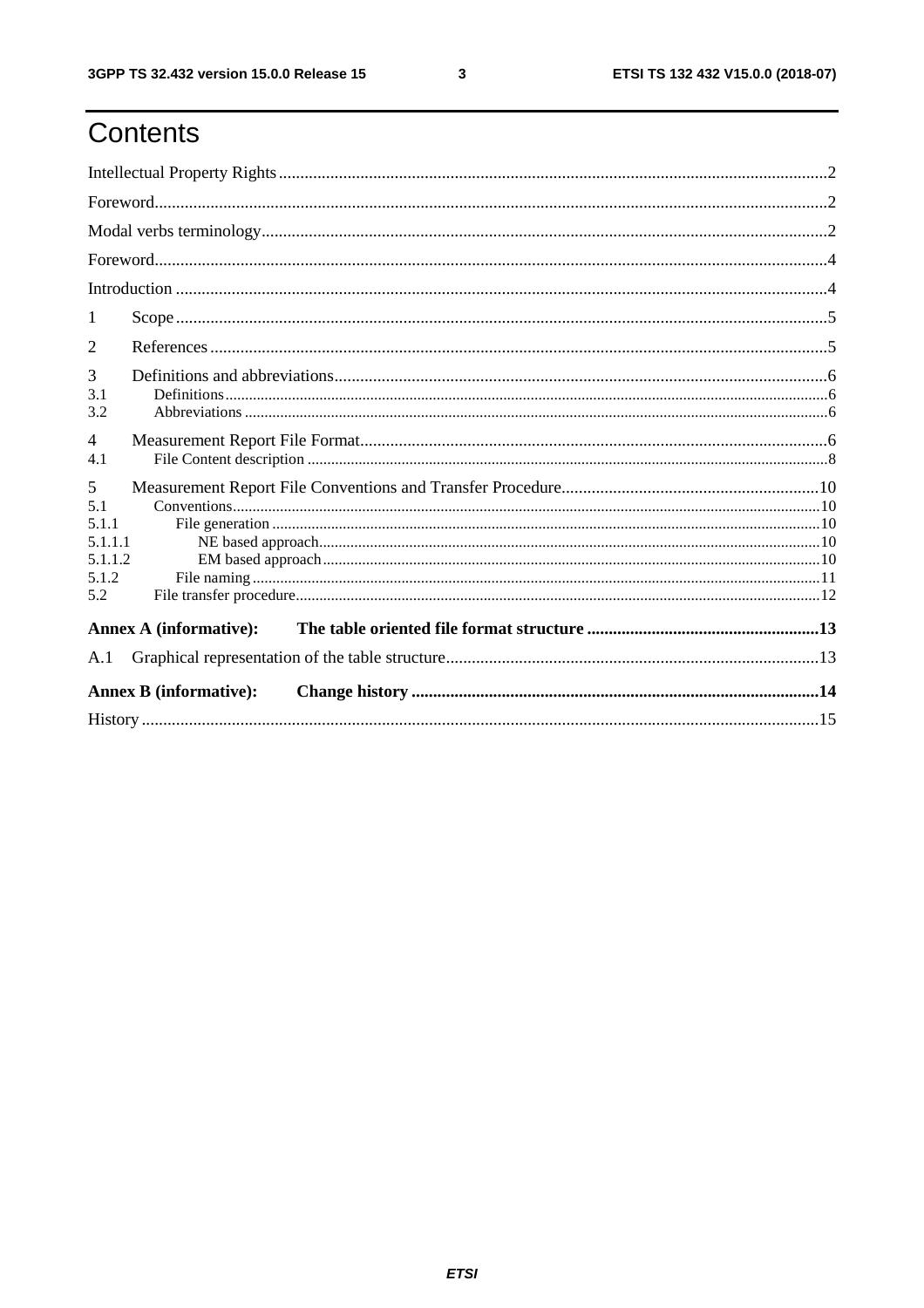### Foreword

This Technical Specification has been produced by the 3rd Generation Partnership Project (3GPP).

The contents of the present document are subject to continuing work within the TSG and may change following formal TSG approval. Should the TSG modify the contents of the present document, it will be re-released by the TSG with an identifying change of release date and an increase in version number as follows:

Version x.y.z

where:

- x the first digit:
	- 1 presented to TSG for information;
	- 2 presented to TSG for approval;
	- 3 or greater indicates TSG approved document under change control.
- y the second digit is incremented for all changes of substance, i.e. technical enhancements, corrections, updates, etc.
- z the third digit is incremented when editorial only changes have been incorporated in the document.

### Introduction

The present document is part of a TS-family covering the 3rd Generation Partnership Project: Technical Specification Group Services and System Aspects; Telecommunication management, as identified below:

#### **TS 32.432: "Performance measurement; File format definition";**

- TS 32.435: "Performance measurement; eXtensible Markup Language (XML) file format definition";
- TS 32.436: "Performance measurement; Abstract Syntax Notation 1 (ASN.1) file format definition".

The present document is part of a set of specifications, which describe the requirements and information model necessary for the standardised Operation, Administration and Maintenance (OA&M) of a multi-vendor PLMN.

During the lifetime of a PLMN, its logical and physical configuration will undergo changes of varying degrees and frequencies in order to optimise the utilisation of the network resources. These changes will be executed through network configuration management activities and/or network engineering, see 3GPP TS 32.600 [4].

Many of the activities involved in the daily operation and future network planning of a PLMN network require data on which to base decisions. This data refers to the load carried by the network and the grade of service offered. In order to produce this data performance measurements are executed in the NEs, which comprise the network. The data can then be transferred to an external system, e.g. an Operations System (OS) in TMN terminology, for further evaluation. The purpose of the present document and the other related 3GPP TSs listed above is to describe the mechanisms involved in the collection of the data.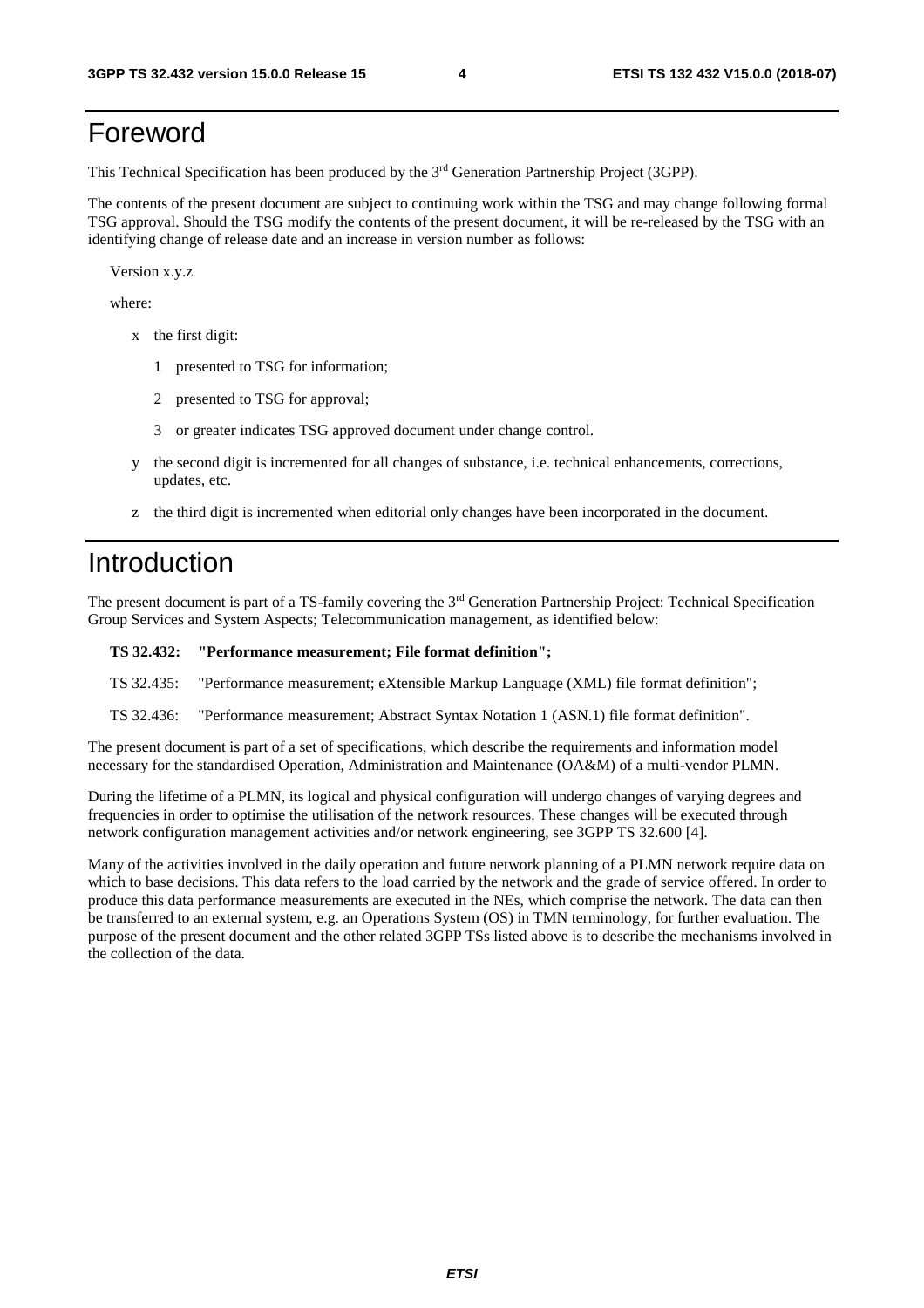## 1 Scope

The present document describes the general semantics of performance measurement result and collection. It defines the report file format, report file conventions and the file transfer procedure. Clause 4 specifies the file format for the bulk transfer of performance measurement results to the NM, while clause 5 discusses the file transfer procedure utilised on that interface.

The present document does not give the definition of any specific file format – such as XML and ASN.1, which will be given in Performance Measurement eXtensible Markup Language (XML) File Format Definition 3GPP TS 32.435 and Performance Measurement Abstract Syntax Notation 1 (ASN.1) File Format Definition 3GPP TS 32.436.

### 2 References

The following documents contain provisions which, through reference in this text, constitute provisions of the present document.

- References are either specific (identified by date of publication, edition number, version number, etc.) or non-specific.
- For a specific reference, subsequent revisions do not apply.
- For a non-specific reference, the latest version applies. In the case of a reference to a 3GPP document (including a GSM document), a non-specific reference implicitly refers to the latest version of that document *in the same Release as the present document*.
- [1] 3GPP TS 32.101: "Telecommunication management; Principles and high level requirements".
- [2] 3GPP TS 32.102: "Telecommunication management; Architecture".
- [3] 3GPP TS 32.401: "Telecommunication management; Performance Management (PM); Concept and requirements".
- [4] 3GPP TS 32.600: "Telecommunication management; Configuration Management (CM); Concept and high-level requirements".
- [5] 3GPP TS 25.442: "UTRAN Implementation Specific O&M Transport".
- [6] 3GPP TS 32.300: "Telecommunication management; Configuration Management (CM); Name convention for Managed Objects".
- [7] 3GPP TS 52.402: "Telecommunication management; Performance Management (PM); Performance measurements - GSM".
- [8] Void.
- [9] 3GPP TS 32.622: "Telecommunication management; Configuration Management (CM); Generic network resources Integration Reference Point (IRP): Network Resource Model (NRM)".
- [10] ITU-T Recommendation X.680: "Information technology Abstract Syntax Notation One (ASN.1): Specification of basic notation".
- [11] ISO8601:2000(E) Data elements and interchange formats Information interchange Representation of dates and times".
- [12] 32.405: "Performance Management (PM); Performance measurements; Universal Terrestrial Radio Access Network (UTRAN)".
- [13] 32.406 : "Performance Management (PM); Performance measurements; Core Network (CN) Packet Switched (PS) domain".
- [14] 32.407: "Performance Management (PM); Performance measurements; Core Network (CN) Circuit Switched (CS) domain; UMTS and combined UMTS/GSM".
- [15] 32.408 : "Performance Management (PM); Performance measurements; Teleservice".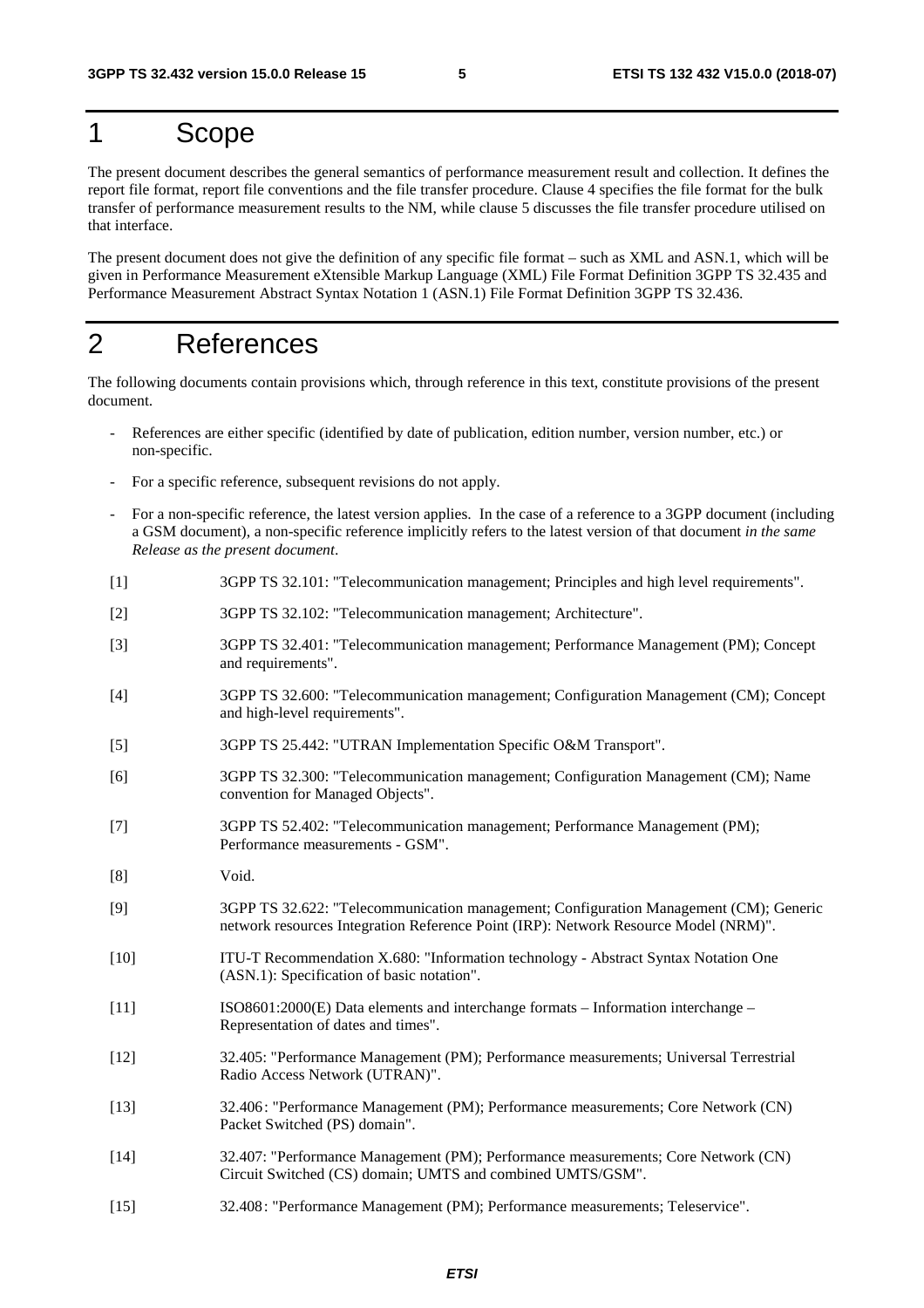- [16] 32.409: "Performance Management (PM); Performance measurements; IP Multimedia Subsystem (IMS)".
- [17] 32.425: "Performance Management (PM); Performance measurements; Evolved Universal Terrestrial Radio Access Network (E-UTRAN)".
- [18] 32.426: "Performance Management (PM); Performance measurements; Evolved Packet Core (EPC) network".
- [19] 32.452 : "Performance Management (PM); Performance measurements; Home Node B (HNB) Subsystem HNS".
- [20] 32.453 : "Performance Management (PM); Performance measurements Home enhanced Node B (HeNB) Subsystem (HeNS)".

### 3 Definitions and abbreviations

### 3.1 Definitions

For the purposes of the present document, the following terms and definitions apply:

**network Element Manager (EM):** provides a package of end-user functions for management of a set of closely related types of Network Elements. These functions can be divided into two main categories:

- Element Management Functions for management of Network Elements on an individual basis. These are basically the same functions as supported by the corresponding local terminals.
- Sub-Network Management Functions that are related to a network model for a set of Network Elements constituting a clearly defined sub-network, which may include relations between the Network Elements. This model enables additional functions on the sub-network level (typically in the areas of network topology presentation, alarm correlation, service impact analysis and circuit provisioning).

**Network Manager (NM):** provides a package of end-user functions with the responsibility for the management of a network, mainly as supported by the EM(s) but it may also involve direct access to the Network Elements. All communication with the network is based on open and well-standardised interfaces supporting management of multivendor and multi-technology Network Elements.

**Operations System (OS):** generic management system, independent of its location level within the management hierarchy.

### 3.2 Abbreviations

For the purposes of the present document, the following abbreviations apply:

| 3G          | 3 <sup>rd</sup> Generation              |
|-------------|-----------------------------------------|
| EM          | <b>Element Manager</b>                  |
| <b>GSM</b>  | Global System for Mobile communications |
| NE.         | Network Element                         |
| <b>NM</b>   | Network Manager                         |
| <b>PLMN</b> | <b>Public Land Mobile Network</b>       |
| <b>PM</b>   | Performance Management                  |

## 4 Measurement Report File Format

This clause describes the format of measurement result files that can be transferred from the network (NEs or EM) to the NM.

The following conditions have been considered in defining this file format:

- Since the files are transferred via a machine-machine interface, the files applying the format definitions should be machine-readable using standard tools.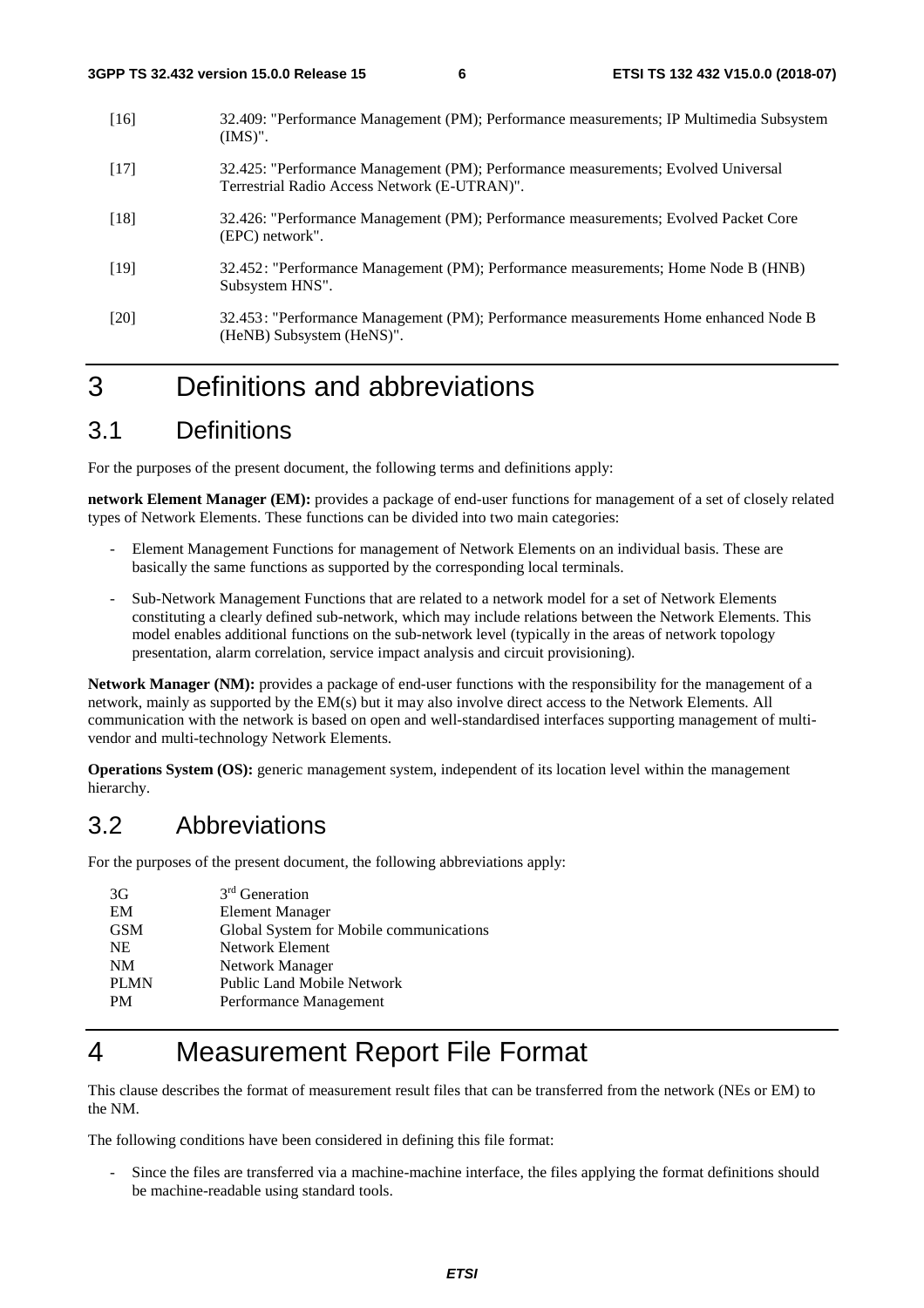- The file format should be independent of the data transfer protocol used to carry the file from one system to another.
- The file format should be generic across PLMN systems.
- The file format should be flexible enough to include all possible measurement types, i.e. those specified within clause 6 as well as measurements defined within other standards bodies, or vendor specific measurement types.
- The file format should not impose any dependency between granularity periods for the generation of measurement results and file upload cycles for the file transfer from the network to the NM.
- The file format should be flexible enough to support both the NE-based and the EM-based approaches, as discussed in Chapter 5, clause 5.1.1 of the present document.
- The file format should be usable for other interfaces than Itf-N if required. The measurement file header could be augmented to indicate this other usage, however this would be a non-standard extension. In the ASN.1 (see ITU-T Recommendation X.680 [10]) file format definition this is accommodated by the use of the ellipsis notation. XML schema allows such additions through insertion of extra schema elements through the provider of the nonstandard extension.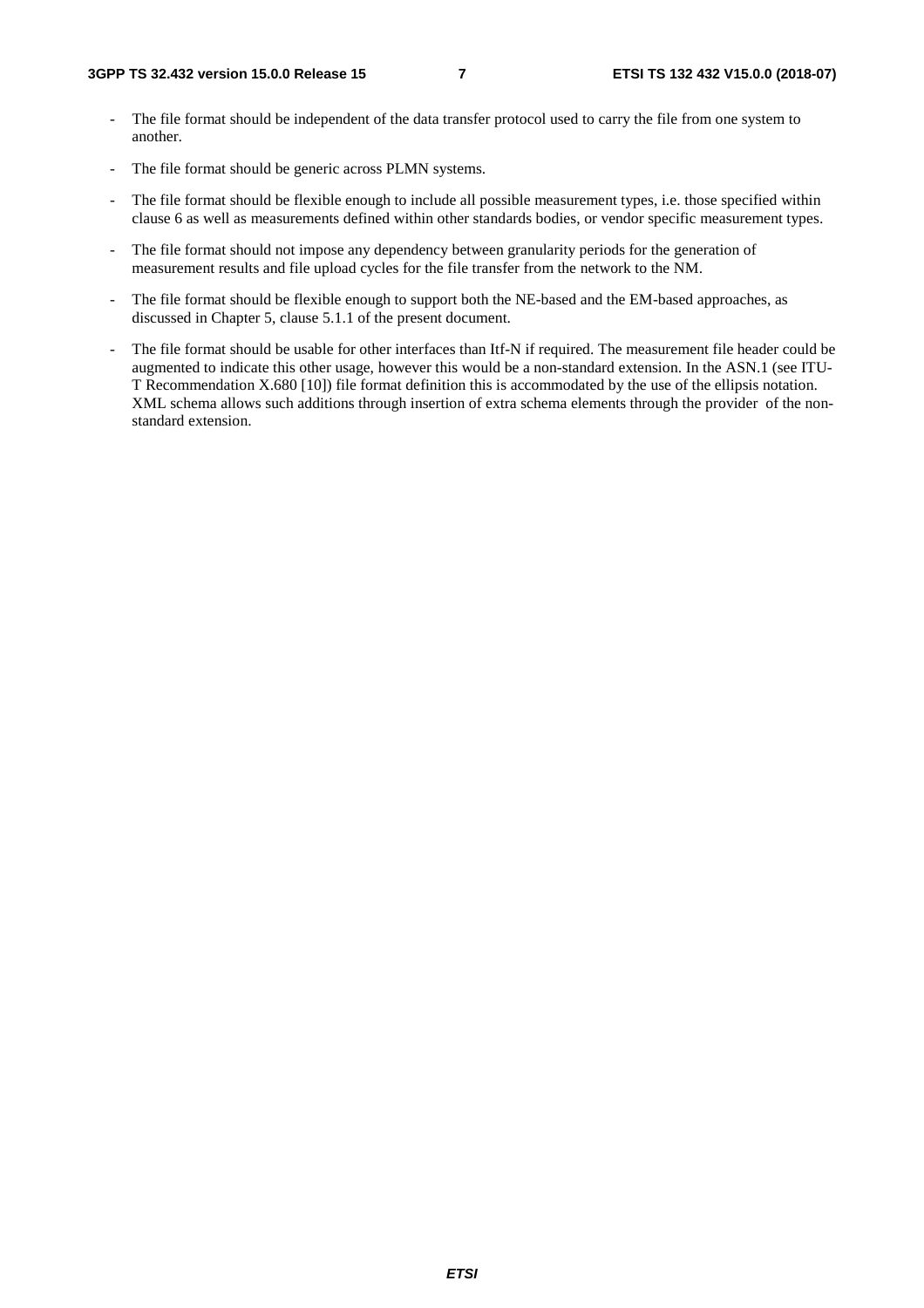## 4.1 File Content description

Table 4.1 lists all the file content items. It also provides an explanation of the individual items.

#### **Table 4.1 File Content Description**

| <b>File Content Item</b> | <b>Description</b>                                                                                 |
|--------------------------|----------------------------------------------------------------------------------------------------|
| measDataCollection       | This is the top-level tag, which identifies the file as a collection of measurement data. The file |
|                          | content is made up of a header ("measFileHeader"), the collection of measurement result items      |
|                          | ("measData"), and a measurement file footer ("measFileFooter").                                    |
| measFileHeader           | This is the measurement result file header to be inserted in each file. It includes a version      |
|                          | indicator, the name, type and vendor name of the sending network node, and a time stamp            |
|                          | ("collectionBeginTime").                                                                           |
| measData                 | The "measData" construct represents the sequence of zero or more measurement result items          |
|                          | contained in the file. It can be empty in case no measurement data can be provided. The            |
|                          | individual "measData" elements can appear in any order.                                            |
|                          | Each "measData" element contains the name of the NE ("nEId") and the list of measurement           |
|                          | results pertaining to that NE ("measInfo").                                                        |
| measFileFooter           | The measurement result file footer to be inserted in each file. It includes a time stamp, which    |
|                          | refers to the end of the overall measurement collection interval that is covered by the collected  |
|                          | measurement results being stored in this file.                                                     |
| fileFormatVersion        | This parameter identifies the file format version applied by the sender. The format version        |
|                          | defined in the present document shall be the abridged number and version of this 3GPP              |
|                          | document (see below).                                                                              |
|                          | The abridged number and version of a 3GPP document is constructed from its version specific        |
|                          | full reference "3GPP [] (yyyy-mm)" by:                                                             |
|                          | - removing the leading "3GPP TS"                                                                   |
|                          | removing everything including and after the version third digit, representing editorial only       |
|                          | changes, together with its preceding dot character                                                 |
|                          | from the resulting string, removing leading and trailing white space, replacing every multi        |
|                          | character white space by a single space character and changing the case of all characters to       |
|                          | uppercase.                                                                                         |
| senderName               | The senderName uniquely identifies the NE or EM that assembled this measurement file by its        |
|                          | Distinguished Name (DN), according to the definitions in 3GPP TS 32.300 [6]. In the case of the    |
|                          | NE-based approach, it is identical to the sender's "nEDistinguishedName".                          |
| senderType               | This is a user configurable identifier of the type of network node that generated the file, e.g.   |
|                          | NodeB, EM, SGSN. The string may be empty (i.e. string size =0) in case the "senderType" is         |
|                          | not configured in the sender.                                                                      |
| vendorName               | The "vendorName" identifies the vendor of the equipment that provided the measurement file.        |
|                          | The string may be empty (i.e. string size $=0$ ) if the "vendorName" is not configured in the      |
|                          | sender.                                                                                            |
| collectionBeginTime      | The "collectionBeginTime" is a time stamp that refers to the start of the first measurement        |
|                          | collection interval (granularity period) that is covered by the collected measurement results that |
|                          | are stored in this file.                                                                           |
| neld                     | The unique identification of the NE in the system. It includes the user name ("nEUserName"),       |
|                          | the distinguished name ("nEDistinguishedName") and the software version                            |
|                          | ("nESoftwareVersion") of the NE.                                                                   |
| neUserName               | This is the user definable name ("userLabel") defined for the NE in 3GPP TS 32.622 [9]. The        |
|                          | string may be empty (i.e. string size =0) if the "nEUserName" is not configured in the CM          |
|                          | applications.                                                                                      |
| neDistinguishedNam       | This is the Distinguished Name (DN) defined for the NE in 3GPP TS 32.300 [6]. It is unique         |
| e                        | across an operator's network. The string may be empty (i.e. string size =0) if the                 |
|                          | "nEDistinguishedName" is not configured in the CM applications.                                    |
| neSoftwareVersion        | This is the software version ("swVersion") defined for the NE in 3GPP TS 32.622 [9].               |
|                          | This is an optional parameter which allows post-processing systems to take care of vendor          |
|                          | specific measurements modified between software versions.                                          |
| measInfo                 | The sequence of measurements, values and related information. It includes a list of                |
|                          | measurement types ("measTypes") and the corresponding results ("measValues"), together             |
|                          | with the time stamp ("measTimeStamp") and granularity period ("granularityPeriod") pertaining      |
|                          | to these measurements.                                                                             |
| measInfold               | This attribute associates a tag name with the set of measurements defined by a measInfo            |
|                          | property. This is an optional parameter that may be used to assign unique names to categories      |
|                          | of measurements grouped together by measInfo elements. It allows parsing tools to easily           |
|                          | isolate measurement sets by name.                                                                  |
| measTimeStamp            | Time stamp referring to the end of the granularity period.                                         |
| jobld                    | The "jobld" represents the job with which measurement result contained in the file is associated.  |
|                          | The "jobld" is mandatory when PMIRP is supported.                                                  |
|                          |                                                                                                    |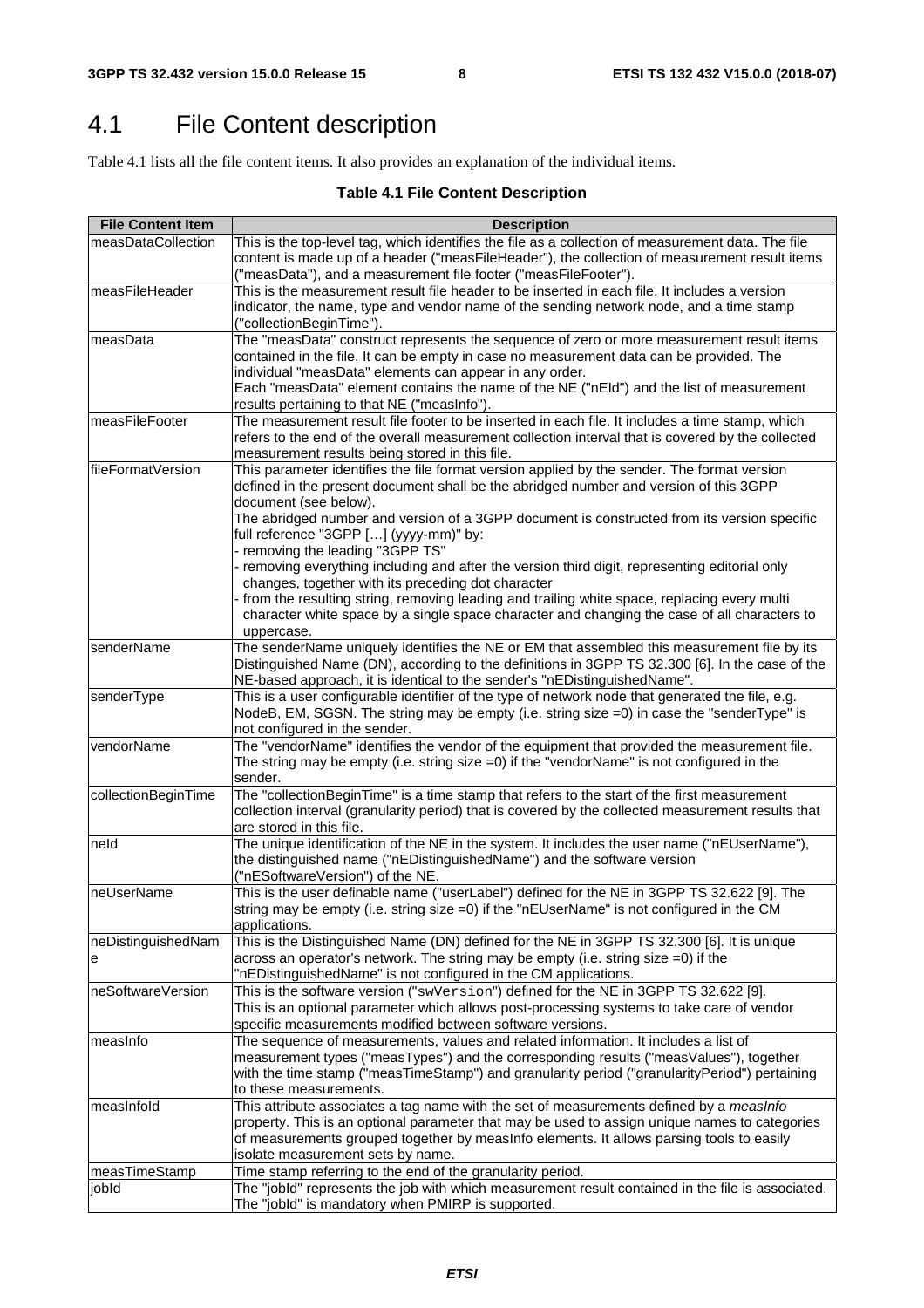| <b>File Content Item</b> | <b>Description</b>                                                                                                                                                        |
|--------------------------|---------------------------------------------------------------------------------------------------------------------------------------------------------------------------|
| granularityPeriod        | Granularity period of the measurement(s) in seconds.                                                                                                                      |
| reportingPeriod          | Reporting period of the measurement(s) in seconds.                                                                                                                        |
|                          | The "reportingPeriod" is mandatory when PMIRP is supported.                                                                                                               |
| measTypes                | This is the list of measurement types for which the following, analogous list of measurement                                                                              |
|                          | values ("measValues") pertains.                                                                                                                                           |
|                          | The measurement types for UMTS and combined GSM/UMTS networks are specified in TS                                                                                         |
|                          | 32.405 [12], TS 32.406 [13], TS 32.407 [14], TS 32.408 [15] and for IMS in TS 32.409 [16].                                                                                |
|                          | Measurement types for E-UTRAN are specified in TS 32.425 [17] and for EPC in TS 32.426                                                                                    |
|                          | [18]. Measurement types for Home Node B (HNB) Subsystem (HNS) are defined in TS 32.452                                                                                    |
|                          | [19] and for Home enhanced Node B (HeNB) Subsystem (HeNS) in TS.32.453 [20]. The GSM                                                                                      |
|                          | only measurement types are defined in TS 52.402 [7].                                                                                                                      |
| measValues               | This parameter contains the list of measurement results for the resource being measured, e.g.                                                                             |
|                          | trunk, cell. It includes an identifier of the resource ("measObjInstId"), the list of measurement                                                                         |
|                          | result values ("measResults") and a flag that indicates whether the data is reliable                                                                                      |
|                          | ("suspectFlag").                                                                                                                                                          |
| measObjInstId            | The "measObjInstId" field contains the local distinguished name (LDN) of the measured object                                                                              |
|                          | within the scope defined by the "nEDistinguishedName" (see 3GPP TS 32.300 [6]). The                                                                                       |
|                          | concatenation of the "nEDistinguishedName" and the "measObjInstId" yields the DN of the                                                                                   |
|                          | measured object. The "measObjInstId" is therefore empty if the "nEDistinguishedName" already                                                                              |
|                          | specifies completely the DN of the measured object, which is the case for all measurements                                                                                |
|                          | specified on NE level. For example, if the measured object is a "ManagedElement" representing                                                                             |
|                          | RNC "RNC-Gbg-1", then the "nEDistinguishedName" will be for instance                                                                                                      |
|                          | "DC=a1.companyNN.com,SubNetwork=1,IRPAgent=1,SubNetwork=CountryNN,MeContext=M<br>EC-Gbg-1, ManagedElement=RNC-Gbg-1", and the "measObjInstId" will be empty. On the other |
|                          | hand, if the measured object is a "UtranCell" representing cell "Gbg-997" managed by that                                                                                 |
|                          | RNC, then the "nEDistinguishedName" will be for instance the same as above, i.e.                                                                                          |
|                          | "DC=a1.companyNN.com,SubNetwork=1,IRPAgent=1,SubNetwork=CountryNN,MeContext=M                                                                                             |
|                          | EC-Gbg-1, ManagedElement=RNC-Gbg-1", and the "measObjInstId" will be for instance                                                                                         |
|                          | "RncFunction=RF-1,UtranCell=Gbg-997". The class of the "measObjInstId" is defined in item F                                                                               |
|                          | of each measurement definition template.                                                                                                                                  |
| measResults              | This parameter contains the sequence of result values for the observed measurement types.                                                                                 |
|                          | The "measResults" sequence shall have the same number of elements, which follow the same                                                                                  |
|                          | order as the measTypes sequence. Normal values are INTEGERs and REALs. The NULL value                                                                                     |
|                          | is reserved to indicate that the measurement item is not applicable or could not be retrieved for                                                                         |
|                          | the object instance.                                                                                                                                                      |
| suspectFlag              | Used as an indication of quality of the scanned data. FALSE in the case of reliable data, TRUE                                                                            |
|                          | if not reliable. The default value is "FALSE", in case the suspect flag has its default value it may                                                                      |
|                          | be omitted.                                                                                                                                                               |
| timestamp                | This tag carries the time stamp that refers to the end of the measurement collection interval                                                                             |
|                          | (granularity period) that is covered by the collected measurement results that are stored in this                                                                         |
|                          | file. The minimum required information within timestamp is year, month, day, hour, minute, and                                                                            |
|                          | second.                                                                                                                                                                   |

The measInfo contains the sequence of measurements, values and related information, in a table-oriented structure. A graphical representation of this structure can be found in clause 6.1.

The representation of all timestamps in PM files shall follow the representations allowed by the ISO 8601 [11]. The precise format for timestamp representation shall be determined by the technology used for encoding the PM file (e.g. ASN.1, XML DTD, XML Schema). The choice of technology should ensure that this representation is derived from ISO 8601 [11]. Based on the representation used, the timestamp shall refer to either UTC time or local time or local time with offset from UTC.

At least for those measurement types that are re-used from non-3GPP standards (e.g. IP, ATM), it is required that the measType be operator definable. This is necessary to allow the operator to harmonise the numbering between different vendors' systems where appropriate. Through this harmonisation, it can be assured that identical measurements always carry the same measType value, which is required by the post-processing system.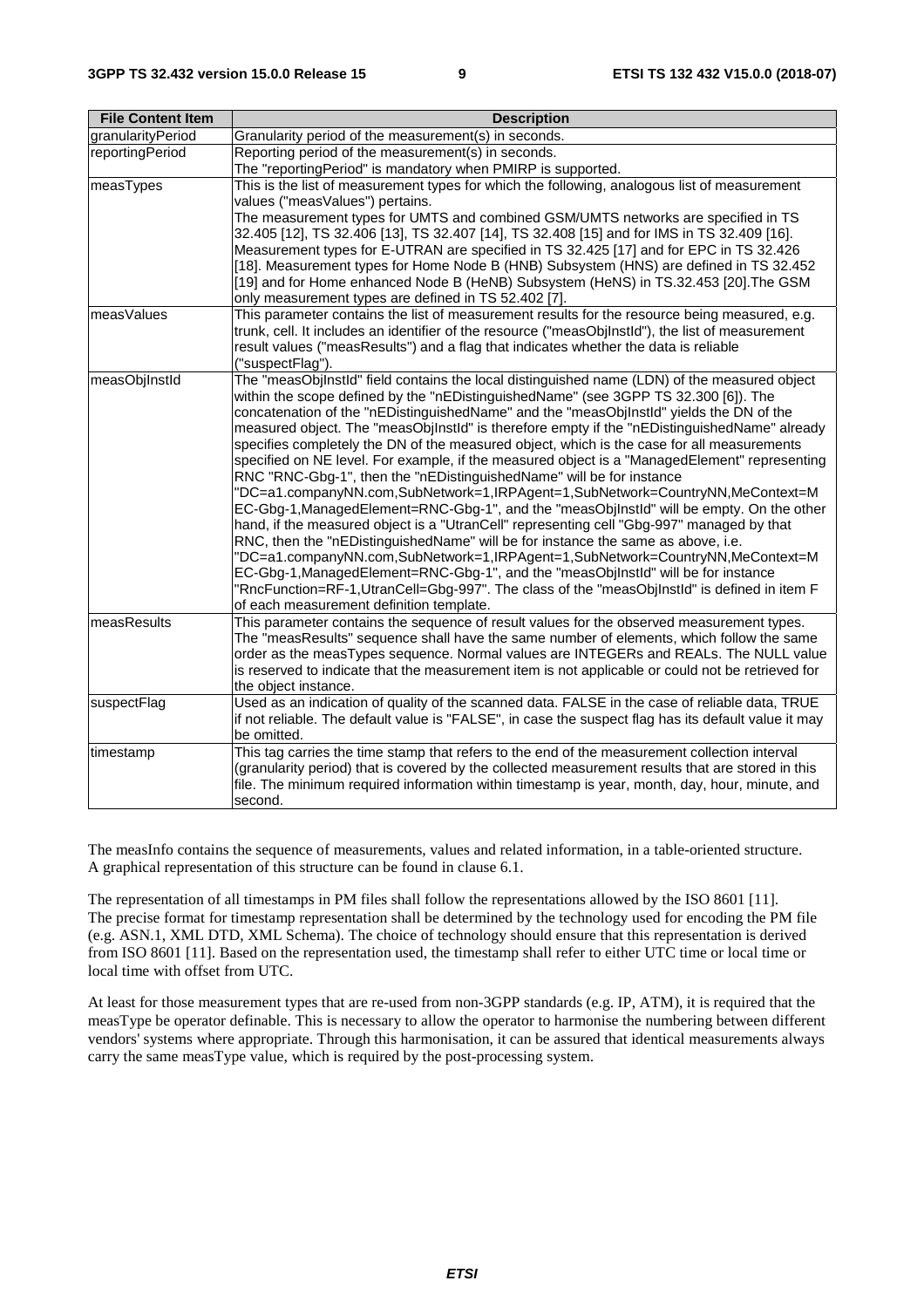## 5 Measurement Report File Conventions and Transfer Procedure

This clause describes the conventions how files containing performance measurement results are generated in the network (EM or NEs) and the procedure to transfer these files from the network to the NM.

### 5.1 Conventions

The following clauses define conventions for the generation and the naming of measurement-result files.

### 5.1.1 File generation

Since vendors may choose to implement the NM interface either in the NEs or the EM, the measurement result files for collection by the NM (push or pull transfer mechanism) may be provided by the NEs or the EM. Note that within one PLMN network both possibilities may occur, since NEs of different types may use either one of the two possible approaches (NE based or EM based). This is particularly true in a multi-vendor network.

The procedures for the transfer of the files to the NM from either the NE or the EM are described in clause 5.2.

#### 5.1.1.1 NE based approach

The NE shall generate one measurement report(measurement record) immediately at the end of each granularity period. This measurement report shall contain all measurement results produced by the NE within that granularity period. For example, if a NodeB runs 10 measurements with a granularity period of 15 minutes and 5 measurements with a granularity period of 5 minutes, then it shall generate one measurement report containing 10 results every 15 minutes, and one measurement reportcontaining 5 measurement results every 5 minutes.

In the event of two or more granularity periods coming to an end at the same time, the NE shall generate one measurement report per granularity period. Hence in the above example, the NodeB shall generate 2 measurement reports – one containing 10 results (15min granularity period) and the other containing 5 measurement results (5 min granularity period), when the end time of the granularity periods coincide.

Measurement reports (measurement record) of a particular granularity period are assembled into measurement result file for transfer, e.g. from the NE or EM. The number of measurement reports assembled is based on reporting period. The different types of measurement result file that can be supported are in section 5.1.2.

The NE shall be identified both in the file name and in the file contents. NE identifiers (names) used for the files shall be in accordance with the NE naming conventions defined in 3GPP TS 32.300 [6]. The file shall be available for transfer as soon as all applicable results have been assembled.

Each NE is responsible for the generation and maintenance of the measurement reports (measurement record) pertaining to its own measurements (i.e. the measurements it executes). In particular, this implies that the RNC is not involved in the generation, provision or transfer of measurement result files of its controlled NodeBs, i.e. for the measurements defined for the NodeB in the present document, no results will be sent via the Iub interface. (Note that NodeB measurement results may be routed across the same physical interface as Iub, see 3GPP TS 25.442 [5] for details).

#### 5.1.1.2 EM based approach

This approach requires that measurement results be forwarded to the EM according to the mechanisms described in clause 4.2.4 of the 3GPP TS 32.401[3]. The EM may choose to provide measurement result files as described above for the NEs, however, additional flexibility may be offered. For example, measurement results from several granularity periods and/ or several NEs could be written into one single file. These NEs may be determined based on network hierarchy (e.g. all NodeBs controlled by the same RNC, all NEs controlled by the same EM), or management domains configured by the system operator (e.g. NodeBs belonging to a certain (management or geographical) area). In case such rules are applied by the EM for the routing of measurement results to specific files then they shall be operator configurable. If results from more than one NE are contained in a file, the NE identifier used for the file shall be the EM name as defined in 3GPP TS 32.300 [6], or a domain name configured by the system operator. If results from more than one granularity period are contained in the file then the beginning of the first and the end of the last granularity period shall be indicated in the file name.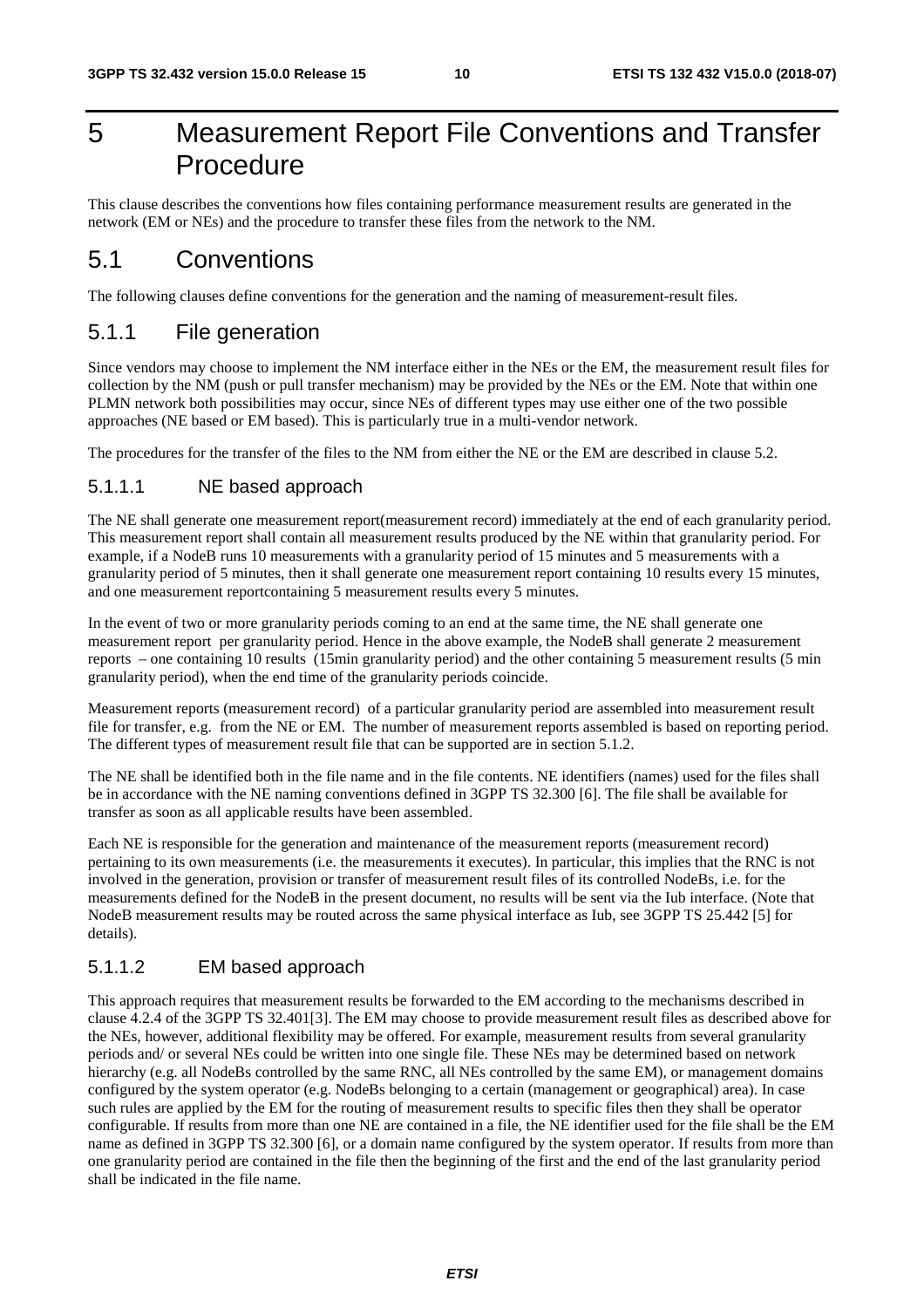The file shall be made available for transfer to or collection by the NM as soon as all applicable results have been assembled.

#### 5.1.2 File naming

The following convention shall be applied for measurement result file naming:

<Type><Startdate>.<Starttime>-[<Enddate>.]<Endtime>[\_-<jobId>][\_<UniqueId>][\_-\_<RC>]

- 1) The Type field indicates if the file contains measurement results for single or multiple NEs and/or granularity periods where:
	- "A" means single NE, single granularity period; (this is used when granularity period is equal to reporting period )
	- "B" indicates multiple NEs, single granularity period; ( this is used when granularity period is equal to reporting period)
	- "C" signifies single NE, multiple granularity periods; (this is used when reporting period is multiples of the granularity period and will contain multiple measurement reports )
	- "D" stands for multiple NEs, multiple granularity periods. (this is used when reporting period is multiples of the granularity period and will contain multiple measurement reports).
- 2) The Startdate field indicates the date when the granularity period began if the Type field is set to A or B. If the Type field is either "C" or "D" then Startdate contains the date when the first granularity period of the measurement results contained in the file started. The Startdate field is of the form YYYYMMDD, where:
	- YYYY is the year in four-digit notation;
	- MM is the month in two digit notation (01 12);
	- DD is the day in two-digit notation  $(01 31)$ .
- 3) The Starttime field indicates the time when the granularity period began if the Type field is set to A or B. If the Type field is either "C" or "D" then Starttime contains the time when the first granularity period of the measurement results contained in the file began. The Starttime field is of the form HHMMshhmm, where:
	- HH is the two-digit hour of the day (local time), based on 24-hour clock (00 23);
	- MM is the two digit minute of the hour (local time), possible values are 00, 05, 10, 15, 20, 25, 30, 35, 40, 45, 50, and 55;
	- s is the sign of the local time differential from UTC  $(+ or -)$ , in case the time differential to UTC is 0 then the sign may be arbitrarily set to "+" or "-";
	- hh is the two-digit number of hours of the local time differential from UTC (00-23);
	- mm is the two digit number of minutes of the local time differential from UTC (00-59).
- 4) The Enddate field shall only be included if the Type field is set to "C" or "D", i.e. measurement results for multiple granularity periods are contained in the file. It identifies the date when the last granularity period of these measurements ended, and its structure corresponds to the Startdate field.
- 5) The Endtime field indicates the time when the granularity period ended if the Type field is set to A or B. If the Type field is either "C" or "D" then Endtime contains the time when the last granularity period of the measurement results contained in the file ended. Its structure corresponds to the Starttime field, however, the allowed values for the minute of the hour are 05, 10, 15, 20, 25, 30, 35, 40, 45, 50, 55, and 00.
- 6) UniqueId. This is the name of the NE, EM or domain, as defined in clauses 5.1.1.1 and 5.1.1.2 (e.g. a distinguishedName). The field may be omitted only if the distinguishedName is not available from the CM applications.
- 7) The RC parameter is a running count, starting with the value of "1", and shall be appended only if the filename is otherwise not unique, i.e. more than one file is generated and all other parameters of the file name are identical. Therefore it may only be used by the EM, since the described situation cannot occur with NE generated files.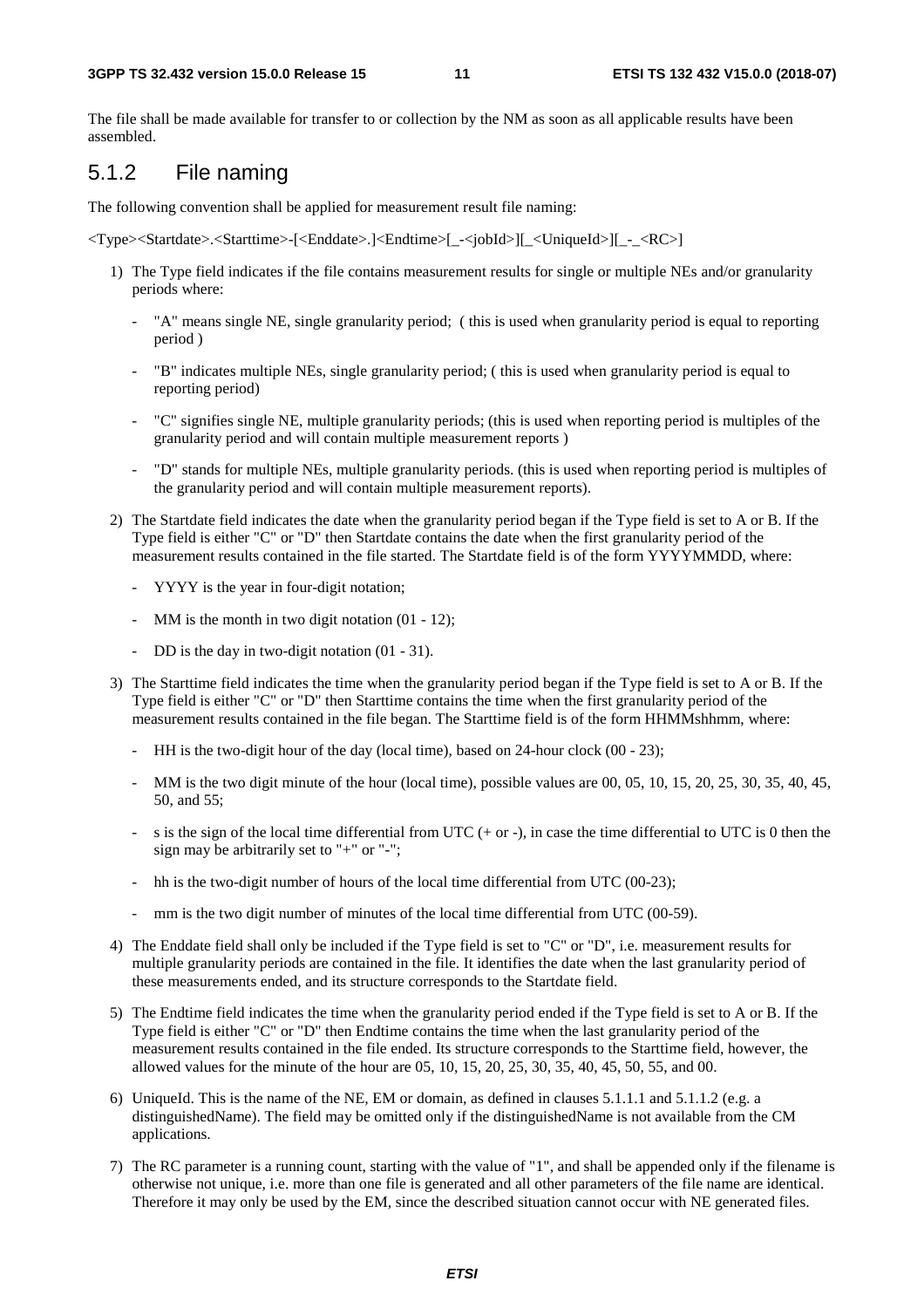Note that the delimiter for this field, \_-\_, is an underscore character (\_), followed by a minus character (-), followed by an underscore character (\_).

8) jobId. When PMIRP is supported, the jobId shall be indicated in the performance measurement file name.

Some examples describing file-naming convention:

- 1) file name: A20000626.2315+0200-2330+0200\_NodeBId, meaning: file produced by NodeB <NodeBId> on June 26, 2000, granularity period 15 minutes from 23:15 local to 23:30 local, with a time differential of +2 hours against UTC.
- 2) file name: B20021224.1700-1130-1705-1130\_-job10\_EMId, meaning: file containing results for multiple NEs, generated for measurement job job10, produced by EM <EMId> on December 24, 2002, granularity period 5 minutes from 17:00 local to 17:05 local, with a time differential of –11:30 hours against UTC.
- 3) file name: D20050907.1030+0000-20050909.1500+0000\_DomainId\_-\_2, meaning: file containing results for NEs belonging to domain <DomainId>, start of first granularity period 07 September 2005, 10:30 local, end of last granularity period 09 September 2005, 15:00 local, with a time differential of 0 against UTC. This file is produced by the EM managing the domain, and it is the second file for this domain/granularity period combination.
- 4) file name: C20050907.1030+0000-20050909.1500+0000\_NodeId, meaning: file produced by the Node <NodeId>, start of first granularity period 07 September 2005, 10:30 local, end of last granularity period 09 September 2005, 15:00 local, with a time differential of 0 against UTC.

### 5.2 File transfer procedure

Both push (i.e. triggered by the NE) and pull (triggered by the OS) transfer modes shall be supported on the NM interface. Implementation specific means may be employed for the administration and control of the file transfer, concerning:

- the time of the transfer (in push mode);
- the routing of the transfer to one or more  $OS(s)$  (in push mode);
- the storage/deletion of the files in the NE, particularly when the EM based approach is chosen (cf. clause 5.1.1.2).

Measurement result files shall be retained by the file generator (i.e. NE or EM) at least until they have been successfully transferred to or collected by the NM. The storage capacity and the duration for which the data can be retained at the NE or the EM will be Operator and implementation dependent.

The file transfer procedure implemented in the system (NE or EM) shall ensure that no data can get lost under normal operating conditions. The procedure shall also ensure that the files will be deleted after successful transfer to the NM. Depending on the exact implementation of the procedure, the NM may be responsible for deleting those files, or older files will be eventually overwritten by new ones by the file generator in a round robin fashion.

Each implementation shall support all primitives of the selected protocol (e.g. put file, get file, inspect directory contents, delete file) which are needed by the NM. These primitives depend on the details of the procedure, as defined by the manufacturer.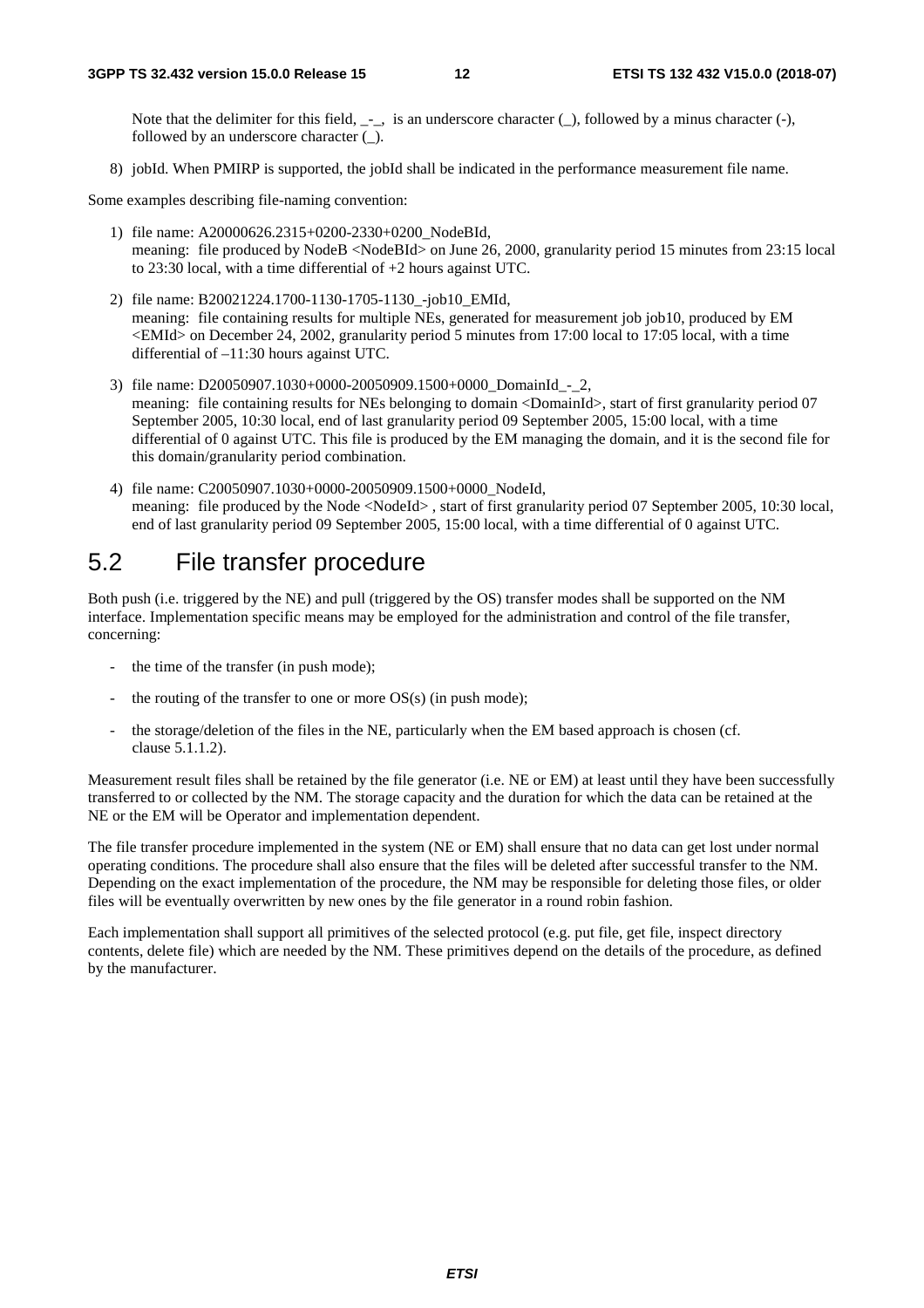## Annex A (informative): The table oriented file format structure

Measurement Items (counters) are typically grouped according functionality (cf. 3GPP TS 52.402 [7] Measurement Function). The term "measured object class" is used to identify such a group. The file format is based on the fact that the measurements are always collected in sets of one functional group.

The measInfo contains the sequence of measurements, values and related information, in a table-oriented structure. It includes a list of measurement types ("measTypes") and the corresponding values ("measValues"), together with the time stamp ("measTimeStamp"), granularity period ("granularityPeriod") and reporting period ("reportingPeriod") pertaining to these measurements. Whenever one of these 4 elements changes, then a new measInfo sequence is started. If the "measTypes" change, then also the "measValues" change, because these elements are connected in the following way: the "measTypes" correspond to a specific measurement object (NE, trunk, cell, …), of which one or more instances can exist inside the NE.

Hence for one set of "measTypes", there can be one or more sets of "measValues", according to the "measObjInstId".

The above is best explained with an example: consider the CELL measurement function (3GPP TS 52.402 [7]). Then the measured object class is Cell. The measInfo contains a "header" line defining which measurements related to Cell are collected (measTypes), and in which order. The subsequent "data" lines will then contain the values of the measurements for each specific cell, which is measured, one data line per cell (measValues).

This format will generate a kind of table with as column headings the measurement names, and in the rows the corresponding measurement values per measured instance.

## A.1 Graphical representation of the table structure

For clarity, the table in the example below only contains the measTypes and measValues (and suspectFlag), not the granularityPeriod, reportingPeriod and the measTimeStamp.

|                |     |     |     | attTCHSeizures succTCHSeizures attImmediateAssignProcs succImmediateAssignProcs |         |
|----------------|-----|-----|-----|---------------------------------------------------------------------------------|---------|
| $ cell = 997 $ | 234 | 345 | 567 | 789                                                                             | falsel  |
| cell=998       | 890 | 901 | 123 | 234                                                                             | lfalsel |
| cell=999       | 456 | 567 | 678 | 789                                                                             | lfalsel |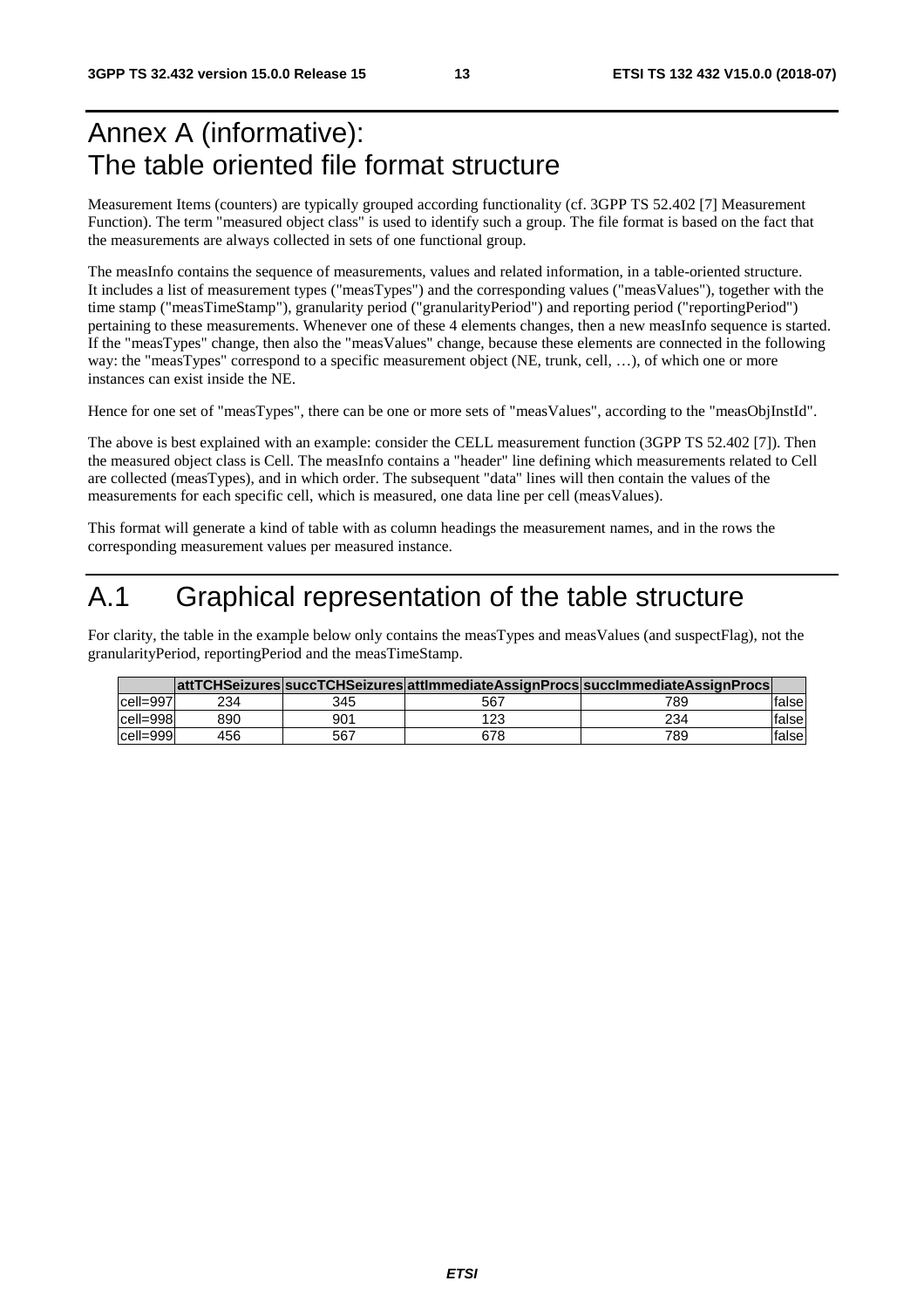## Annex B (informative): Change history

| <b>Change history</b> |          |           |           |                |                                                                                               |     |        |            |
|-----------------------|----------|-----------|-----------|----------------|-----------------------------------------------------------------------------------------------|-----|--------|------------|
| <b>Date</b>           | TSG#     | TSG Doc.  | <b>CR</b> | <b>Rev</b>     | <b>Subject/Comment</b>                                                                        | Cat | Old    | <b>New</b> |
| Sep 2004              | $S_2$ 25 | SP-040578 | --        | --             | Draft created based on 32,401 V6.1.0<br>and submitted to SA#25 for Information                | ш,  | 1.0.0  |            |
| Dec 2004              | S 26     | SP-040786 | --        | --             | Submitted to SA#26 for Approval                                                               | Щ,  | 2.0.0  | 6.0.0      |
| Mar 2005              | SA_27    | SP-050040 | 0001      | --             | Resolve ambiguity in the format for<br>timestamps in PM files                                 | A   | 6.0.0  | 6.1.0      |
| Sep 2005              | SA_29    | SP-050585 | 0002      |                | Enhance PM XML file format with<br>measinfo                                                   | Ć   | 6.1.0  | 7.0.0      |
| Dec 2008              | SA_42    | --        | --        | --             | Upgrade to Release 8                                                                          | --  | 7.0.0  | 8.0.0      |
| Dec 2009              | SA_46    | Ξ.        | --        | $\overline{a}$ | Upgrade to Release 9                                                                          | --  | 8.0.0  | 9.0.0      |
| Mar 2010              | SA 47    | SP-100036 | 0003      | --             | Correct reference to non-existing<br>annex.                                                   | D   | 9.0.0  | 10.0.0     |
| Sep 2010              | SA 49    | SP-100488 | 0004      | $\overline{a}$ | Remove restriction from PM file type<br>for NE                                                | F   | 10.0.0 | 10.1.0     |
| Dec 2011              | SA 54    | SP-110706 | 0005      | $\overline{a}$ | Add missing references to performance F<br>measurements TSs and remove<br>obsolete references |     | 10.1.0 | 10.2.0     |
| 2012-09               |          |           |           |                | Update to Rel-11 version (MCC)                                                                |     | 10.2.0 | 11.0.0     |
| 2014-10               |          |           |           |                | Update to Rel-12 version (MCC)                                                                |     | 11.0.0 | 12.0.0     |
| 2016-01               |          |           |           |                | Update to Rel-13 version (MCC)                                                                |     | 12.0.0 | 13.0.0     |
| 2017-04               | SA#75    |           |           |                | Promotion to Release 14 without<br>technical change                                           |     | 13.0.0 | 14.0.0     |

| <b>Change history</b> |                |             |           |       |      |                                |             |
|-----------------------|----------------|-------------|-----------|-------|------|--------------------------------|-------------|
| <b>Date</b>           | <b>Meeting</b> | <b>TDoc</b> | <b>CR</b> | l Rev | lCat | Subject/Comment                | New version |
| 2018-06               |                |             |           |       |      | Update to Rel-15 version (MCC) | 15.0.0      |